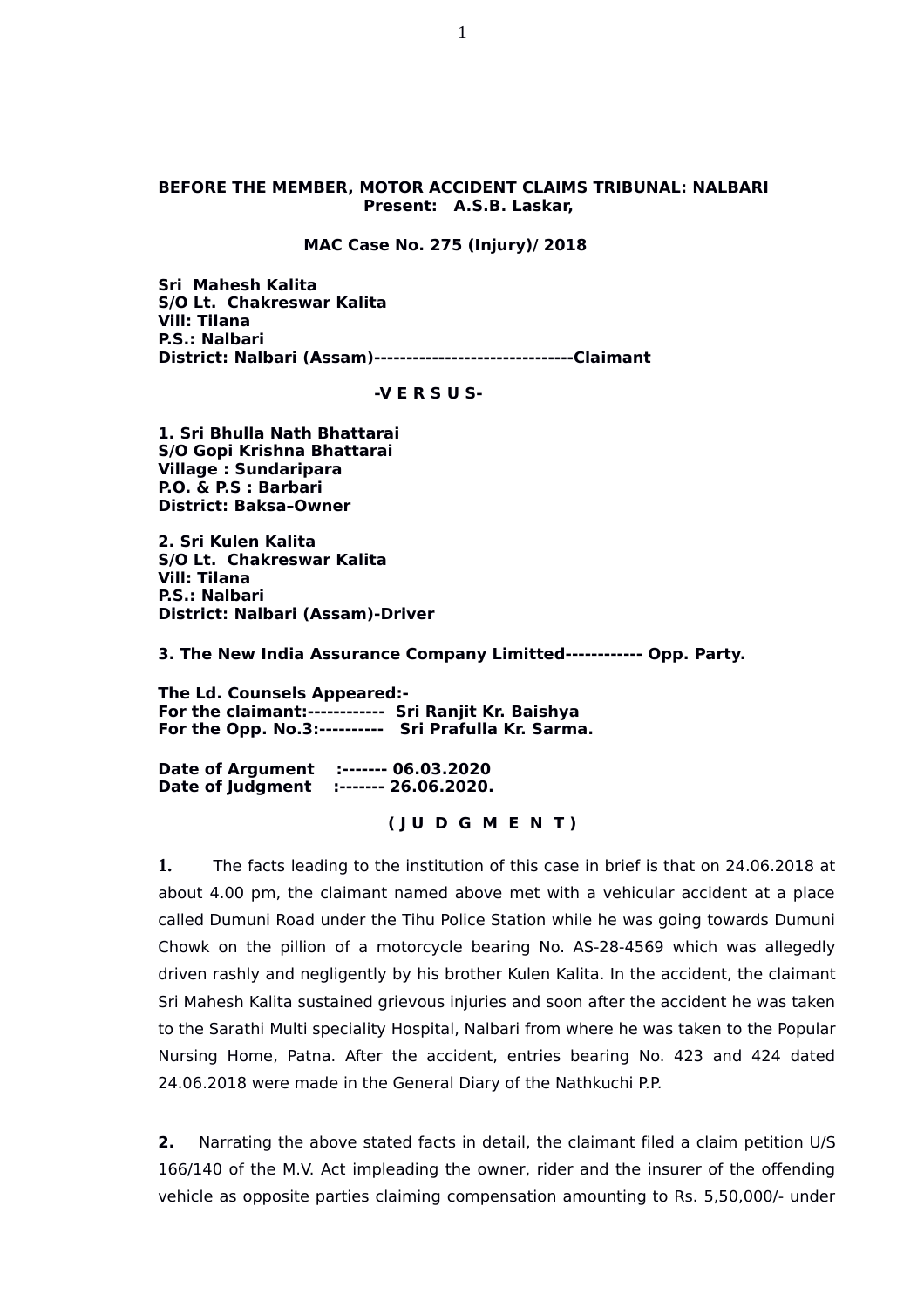different heads.

**3.** On receipt of the claim petition, same was admitted and notices were issued upon the opposite parties. In due course the opposite party No.2, the rider of the offending vehicle and the Insurance Company made their appearance and contested the case by filing their respective written statement. Due to the absence of the opposite party No.1, the owner of the offending vehicle, the inquiry proceeded ex-parte against him. In his written statement, the opposite party No.2, the rider of the offending vehicle challenged the maintainability of the case and contended that at the time of the accident, he had a valid driving license. The opposite party no. 3, the New India Assurance Company Ltd. also challenged the maintainability of the case. The Insurance Company denied all the averments and allegations made by the claimant in his claim petition. The Insurance Company also contended that there was no rash or negligent driving of the offending vehicle and prayed for strict proof of the averments made by the claimant in his claim petition. The company also contended that the alleged offending vehicle was ridden without the permission of its owner

**4.** Thereafter, going through the pleadings and hearing the parties, the following issues were framed:-

#### **Issues**

(i) Whether the claimant got injury on 24.06.2018 at about 4.00 p.m. due to rash and negligent driving by the rider of the offending motorcycle No. AS-28-4569 ?

(ii) Whether the claimant is entitled to get any compensation as prayed for and if so, to what extent and from whom ?

(iii) To what other relief or reliefs the claimant is entitled to?

### **Decision & Reasons Thereof**

**5.** In this case the claimant, adduced his evidence and also exhibited some documents. The contesting opposite party abstained from adducing evidence. Let me see how far the claimant is successful in establishing his claim.

### **Issue No.1:**

**6**. It is already stated that in his claim petition the claimant alleged that the accident occurred due to rash and negligent driving by the rider of the offending vehicle and it appears that during his evidence also the claimant reiterated the same. During his evidence the claimant, Mahesh Kalita narrated that on 24.06.2018 at about 4.00 p.m, he met with the accident which occurred due to rash and negligent driving of the rider of the motorcycle with whom he was going towards Dumuni Chowk. He further narrated about his injuries and treatment in the Sarathi Multi Specialty Hospital, Nalbari and in the Popular Nursing Home, Patna. He further narrated that he sustained fracture of left 5th and 7th ribs, communuted displaced fracture of medial and lateral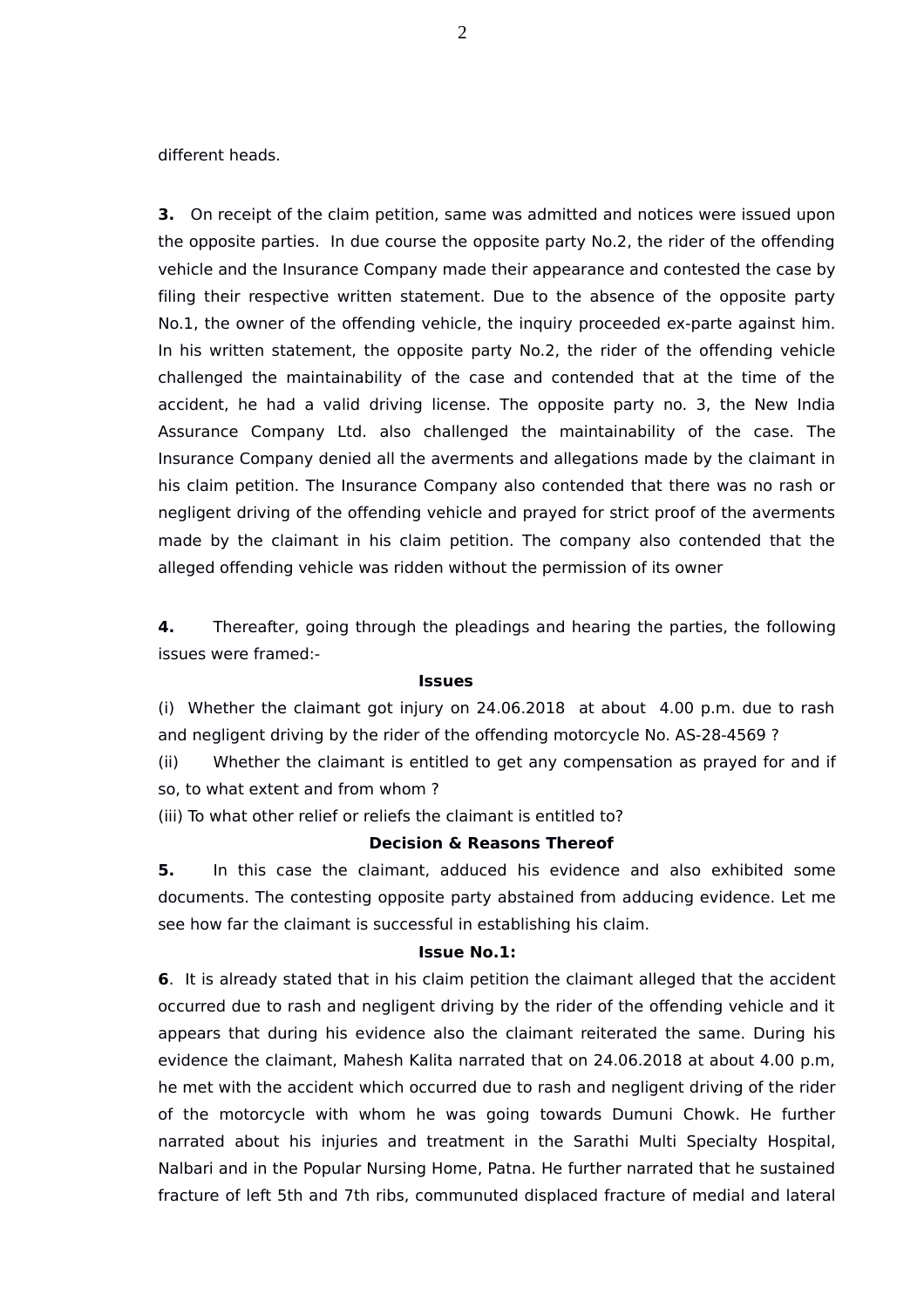tibial plateau and upper shaft tibia. He also exhibited the Accident Information Report in Form 54, Extract of G.D, medical documents, Voter I/D, Pan Card along with other documents. During his cross-examination, he stated that at the time of accident, he was posted in the Garbhitar High School. He also stated that the owner of the motorcycle was a friend of his brother. He denied the suggestion that he has not spent the amount for his treatment as claimed by him. During his cross-examination he also stated that at the time of the accident, a Truck was coming from the opposite direction which was driven rashly and negligently and to avoid the accident his brother drove the motorcycle towards the extreme left side of the road. He also admitted that if the Truck had not been driven rashly, the accident might not have occurred. He denied the suggestion that there was no fault on the part of the rider of the motorcycle. He also admitted that the owner, insurer and the driver of the truck have not been impleaded in this case. He further admitted that he has not stated anything about the truck in his claim petition or in the affidavit. He also could not say from whom his brother hired/borrowed the motorcycle.

**7.** I have very carefully perused the case record and heard the ld. counsels representing both sides. The ld. Counsel for the Company submitted that there was no rash or negligent driving by the rider of the offending vehicle. The ld. Counsel also argued that the Truck which had caused the accident has not been impleaded by the claimant and for that he is not entitled to any compensation. The ld. Counsel for the claimant argued that the rash and negligent driving by the rider of the offending vehicle has been established and he also tried to draw attention of this Tribunal towards the documents exhibited by the injured.

**8.** I have very carefully considered the submission advanced by the ld. Counsels and it appears that as in the claim petition, during his evidence also, the claimant narrated the occurrence in detail and stated about the rash and negligent driving by the rider of the offending vehicle. It is well settled that the standard of proof required in a criminal case is beyond reasonable doubt whereas in a civil case including the petition under section 166 of the M.V. Act negligence is required to be proved only on the touchstone of preponderance of probabilities. In this particular case it is apparent that in his affidavit for evidence the claimant alleged that the accident occurred due to rash and negligent driving by the rider of the offending vehicle. But during cross examination the claimant revealed that at the time of the accident a truck was coming from the opposite direction which was driven rashly and negligently. The claimant specifically stated that to avoid the accident the rider of the motorcycle drove it towards the extreme left side of the road and this shows that the rider of the motorcycle was neither rash nor negligent in driving the motorcycle, rather he drove it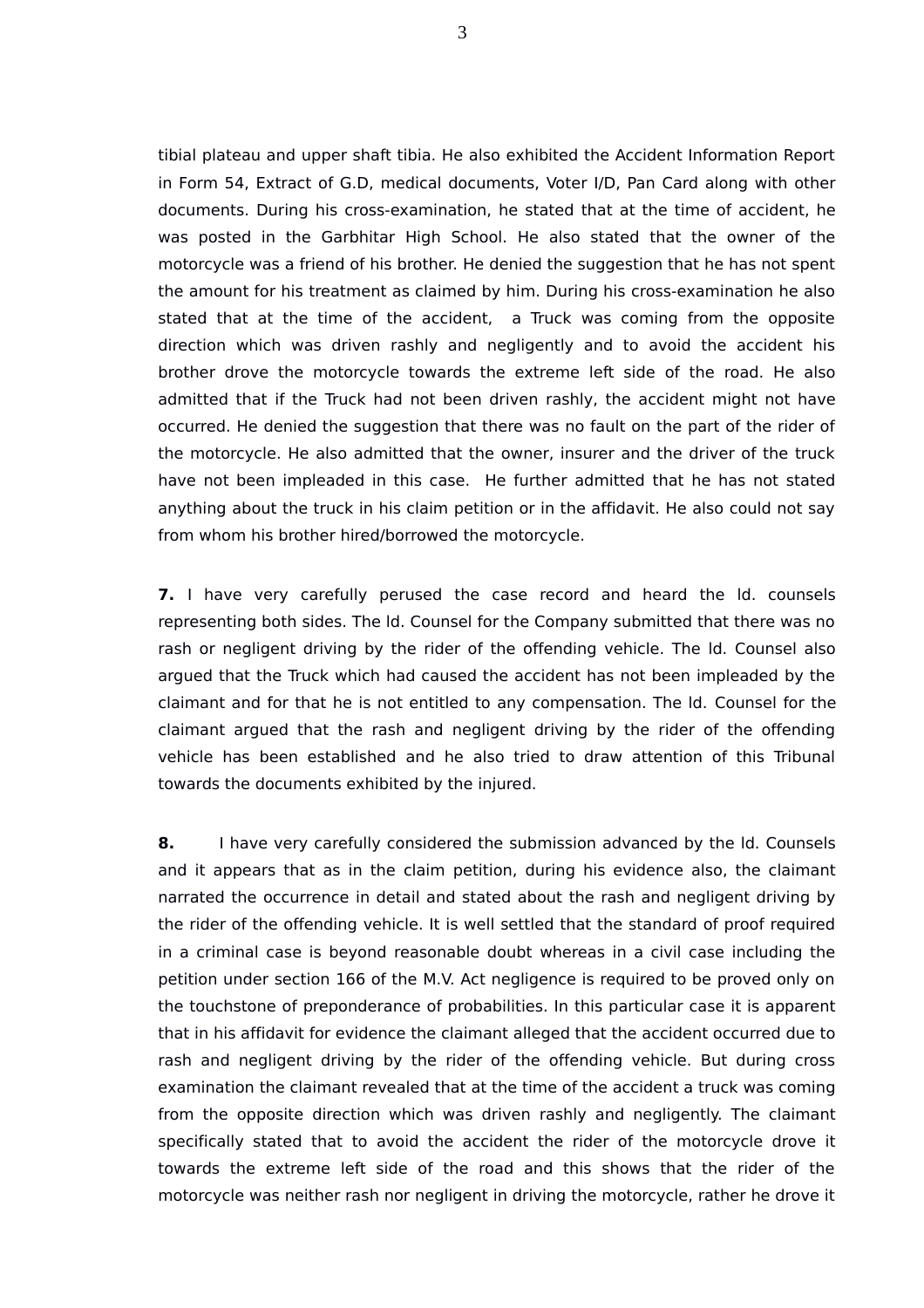towards the extreme left side of the road to avoid the accident. The claimant also stated that if the truck was not driven rashly and negligently the accident might not have occurred. It is true that the claimant stated about the rash and negligent driving by the rider of the offending vehicle, the motorcycle, but during his cross examination it is revealed that the accident occurred due to rash and negligent driving of the truck. The claimant has not impleaded the owner, driver or the insurer of the truck as opposite party in his claim petition. From above discussed factors it appears that there was no rashness or negligence in driving the alleged offending vehicle by its rider. Hence I hold that the claimant could not establish that the accident occurred due to rash or negligent driving by the rider of the offending motorcycle. As such this issue is decided against the claimant.

### **Issue Nos. 2 & 3**

**9.** While deciding earlier Issue, it is already seen that the rash and negligent driving by the rider of the offending vehicle have not been established. Hence I find it redundant to discuss these issues. As the claimant could not establish the rash or negligent driving of the offending vehicle by its rider I hold that he is not entitled to get compensation from the opposite parties. As such these issues are decided against the claimant.

# **O R D E R**

**10.** Considering every facts and circumstances, and for the reasons discussed above the claim petition is hereby dismissed.

Let a copy of the judgment be furnished to all the concerned parties within 15 (fifteen) days from today as per Provisions of Section 168(2) of the M.V. Act. This MAC Case is disposed of on contest. In this case argument was heard on 12.03.2020, but as self was on leave and due to lock down judgment could not be pronounced in time.

**Given under my hand and seal of this Tribunal at Nalbari on this the 26th Day of June,2020.** 

**Dictated & corrected by me.** 

**M.A.C.T, Nalbari M.A.C.T, Nalbari**

**Presiding Officer /Member New York Channel Presiding Officer/ Member**